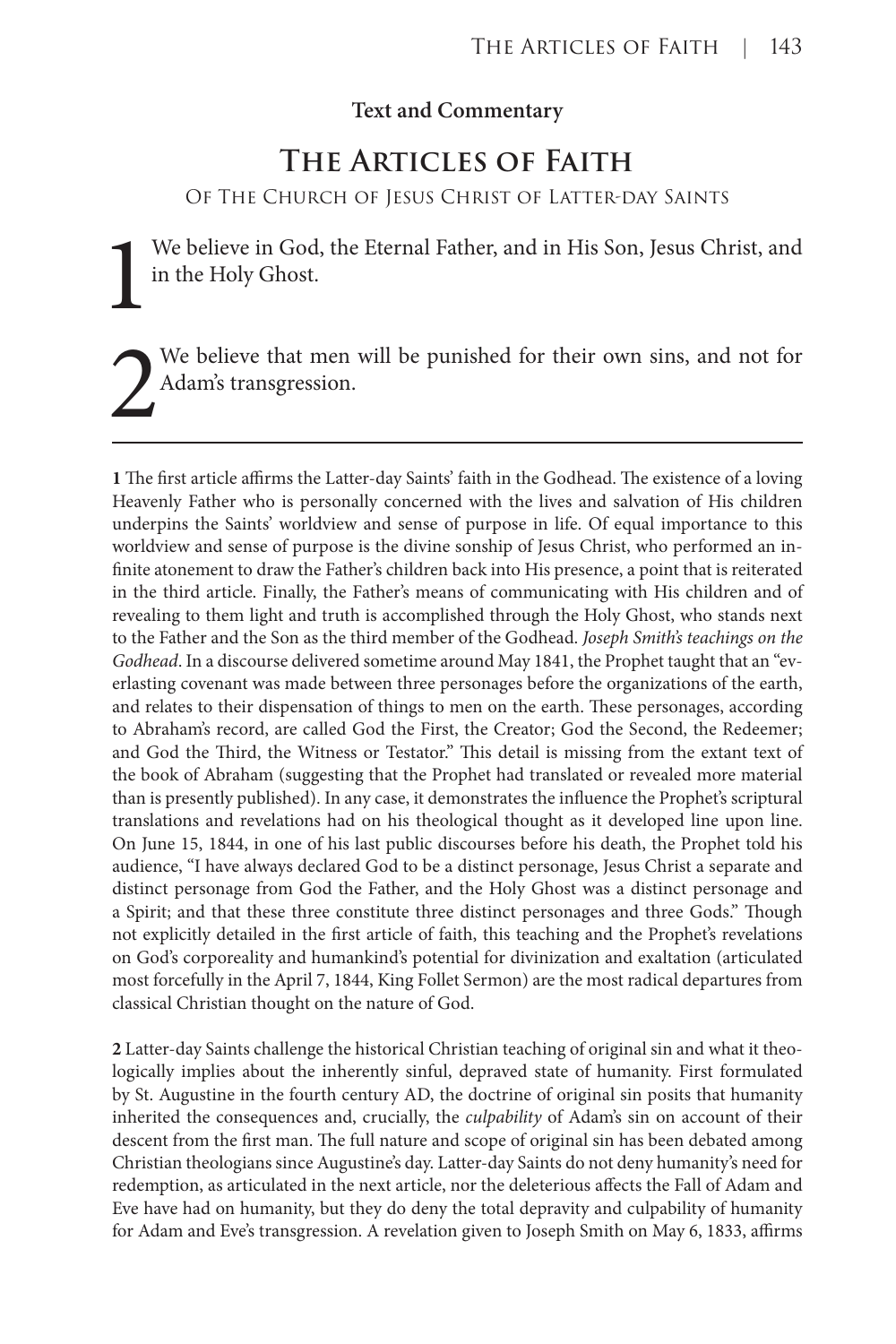3 We believe that through the Atonement of Christ, all mankind may be saved, by obedience to the laws and ordinances of the Gospel.

 $\frac{4}{\frac{1}{2}}$ We believe that the first principles and ordinances of the Gospel are: first, Faith in the Lord Jesus Christ; second, Repentance; third, Baptism by immersion for the remission of sins; fourth, Laying on of hands for the gift of the Holy Ghost.

**3** Closely related to this belief in the Fall of Adam and Eve is Latter-day Saints' belief in the need for a Savior to achieve an infinite atonement that will redeem humanity (compare 2 Nephi 9:7). Without a Fall, there is no need for a Redemption. Soteriology, or the theology of salvation, concerns itself with attempting to understand and formulate how men and women achieve salvation and overcome the effects of the Fall. The two crucial questions underlying any discussion of soteriology are how salvation is achieved and who can achieve it. The first question asks what the relationship is between faith, grace, and works, while the second asks about the scope of Christ's Atonement regarding who it saves. Answers to these questions varied greatly in the Christian world of Joseph Smith's day, with Calvinists and other Reformed Christians on the one end teaching a limited atonement for only those God had predestined to be saved and Universalists on the other side teaching unconditional universal salvation for all humanity. Many Christians likewise disagreed over the proper role between faith and works in salvation. Latter-day Saints reject the soteriological extremes of Reformed Protestantism on the one hand and Universalism on the other and insist that *all* men and women may be saved (thus denying limited atonement) while also affirming that it can only be achieved through obedience to the laws and ordinances of the gospel (thus denying unconditional salvation).

**4** The fourth article develops the third by clarifying the principles of the gospel of Jesus Christ to which men and women must be obedient to be saved. This is clearer in the *T&S* rendition of the first line of this article, which reads, "We believe these ordinances are . . . ," with the antecedent to "these ordinances" being "the laws and ordinances of the Gospel" of the third article. This reading was retained until the 1902 edition of the Pearl of Great Price, where it was changed to its current reading on the recommendation of James E. Talmage. The primary definition of *ordinance* in Joseph Smith's day was "a rule established by authority; a permanent rule of action" (Noah Webster's 1828 dictionary). In this regard, faith and repentance can indeed be seen as ordinances as well as principles of the gospel. *Additional principles of the gospel*. In a discourse delivered between June 26 and July 2, 1839, Joseph Smith indicated that "the doctrine of the resurrection of the dead and eternal judgement are necessary to preach among the first principles of the gospel of Jesus Christ."

that "every spirit of man was innocent in the beginning; and God having redeemed man from the fall, men became again, in their infant state, innocent before God" (Doctrine and Covenants 93:38).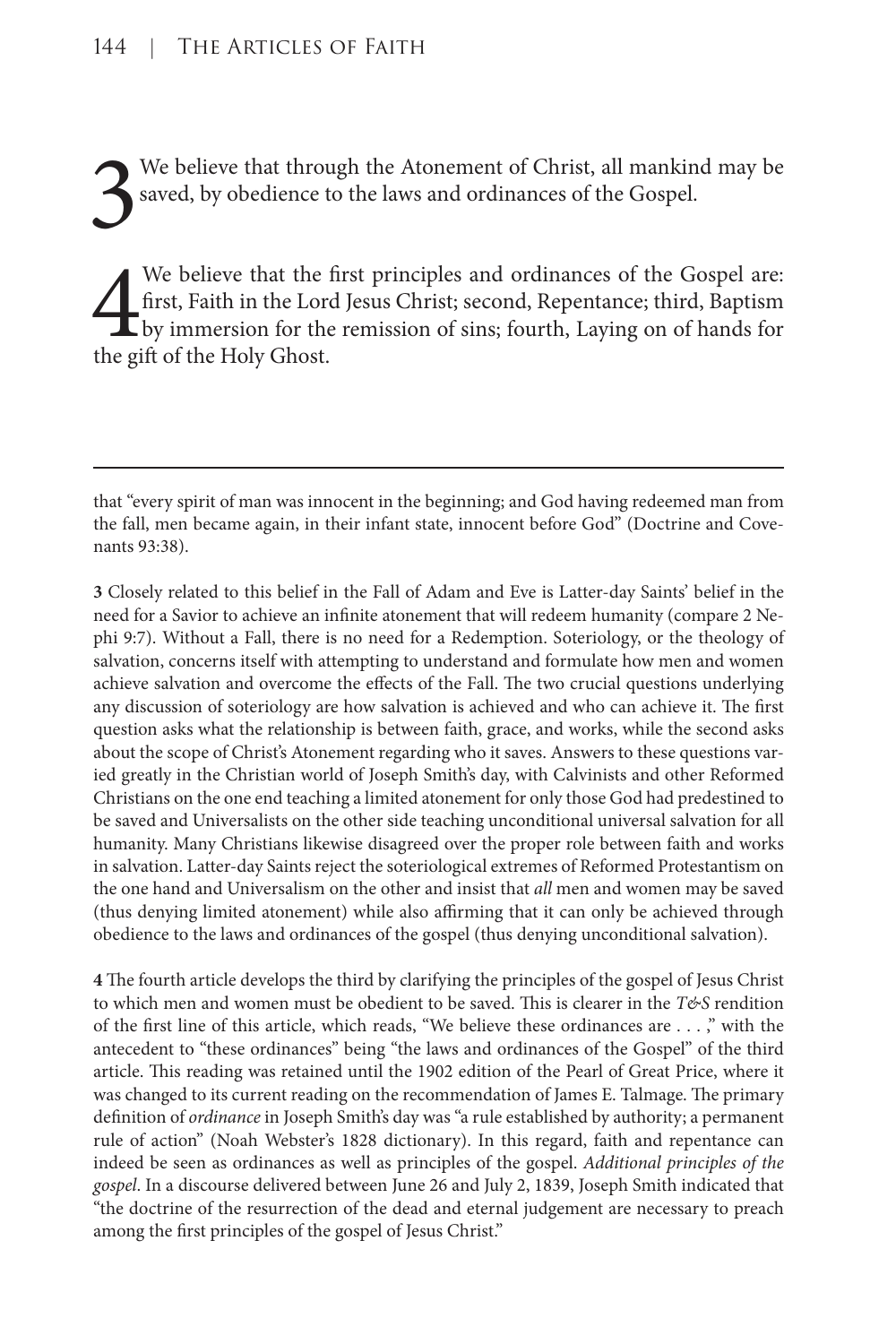5 We believe that a man must be called of God, by prophecy, and by the laying on of hands by those who are in authority, to preach the Gospel and administer in the ordinances thereof.

6 We believe in the same organization that existed in the primitive church, namely, apostles, prophets, pastors, teachers, evangelists, and so forth.

7 We believe in the gift of tongues, prophecy, revelation, visions, healing, interpretation of tongues, and so forth.

**5** Here the Prophet identifies three components that go into qualifying those who preach the gospel and administer its ordinances: first, being called by the spirit of revelation; second, being set apart by the laying on of hands; and third, being set apart by those in authority. This article addresses concerns the Christian world has historically had over the question of authority: where does it derive, and how does it operate? The Latter-day Saint emphasis on priesthood ordination to qualify those who administer the ordinances of the gospel diverges from historical and contemporary Protestantism and aligns itself more closely with Catholic and Orthodox understanding.

**6** Just as the fourth article builds on the third, so the sixth builds on the fifth by enumerating the offices that comprise the ecclesiastical structure of the Church of Jesus Christ. The fifth article describes how an individual attains an office in the Church, while the sixth lists what some of those offices are. *The primitive church*. Here the adjective "primitive" should not be taken to mean "simple or unsophisticated" but rather "earlier, ancient, or primeval." The primitive church refers to the church established by Jesus during His mortal ministry. The five offices listed by the Prophet are attested in the New Testament as having been operative during the first century church, and indeed, the language of this article appears to be following Ephesians 4:11. Although Joseph Smith taught that the offices of the modern Church of Jesus Christ represent a restoration of those offices in the primitive church of the first century, it should not be assumed that the organizational structure of the Church today represents a static, one-for-one carbon copy or replica of the apostolic church.

**7** Along with the restoration of the offices of the primitive church comes the restoration of its gifts and powers. The seventh article enumerates some of these gifts, which are described by Paul in 1 Corinthians 12 (compare Moroni 10:8–18; Doctrine and Covenants 46:13–26). *Gift of tongues . . . interpretation of tongues*. There are two manifestations of these gifts. The first, termed glossolalia, is the speaking or singing in an unknown (heavenly) language. The manifestation of this gift is abundantly documented in the early days of the Restoration. Early Latter-day Saints, including Joseph Smith, were also interested in attempting to recover the primordial language of Eden and the heavenly language spoken by God and other divine beings. The second form of this gift, xenoglossia, is the gift of being able to communicate and interpret foreign earthly languages, as exemplified in the account of the apostles miraculously speaking in foreign languages on the day of Pentecost (Acts 2). This form of the gift of tongues is more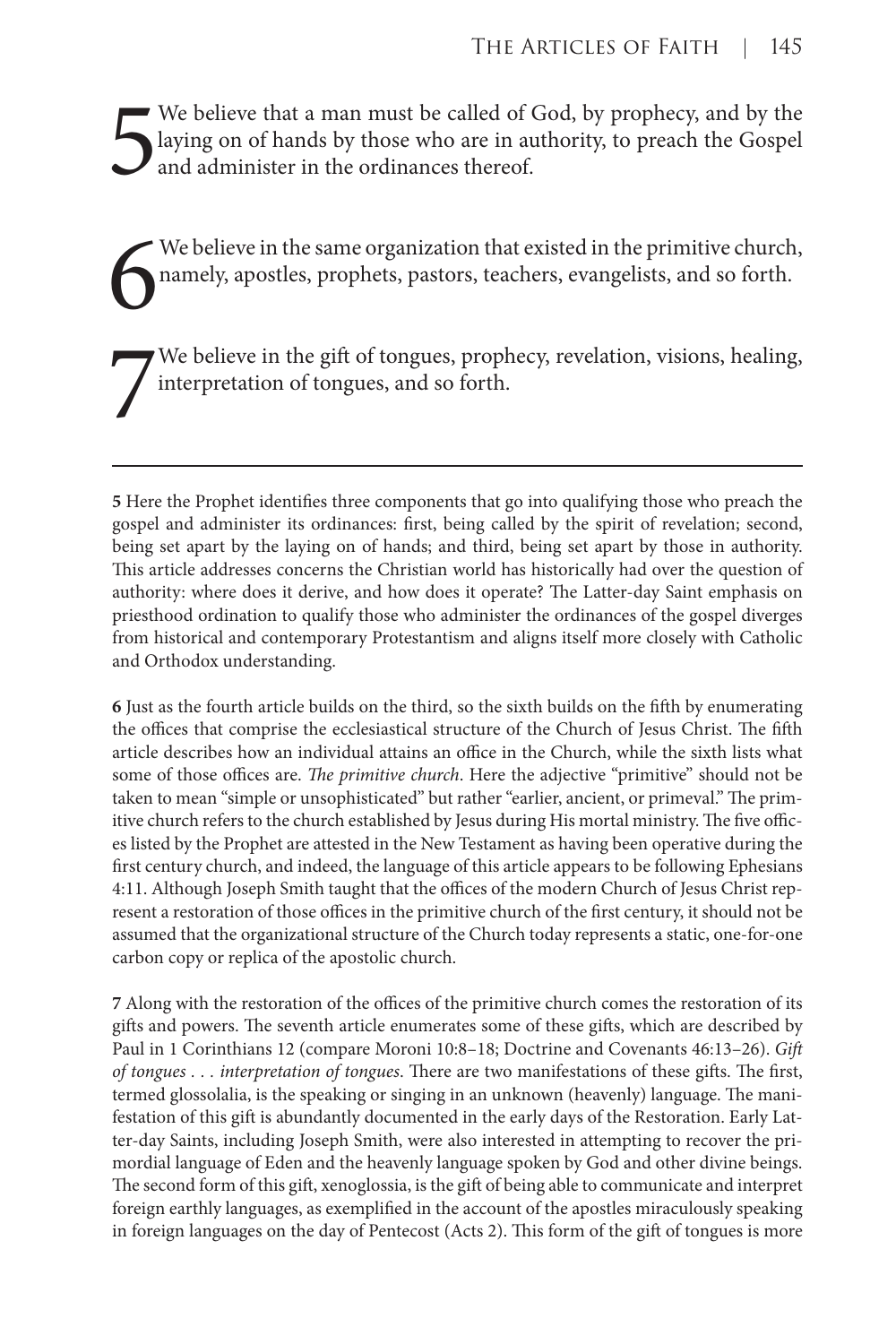8 We believe the Bible to be the word of God as far as it is translated correctly; we also believe the Book of Mormon to be the word of God.

9 We believe all that God has revealed, all that He does now reveal, and we believe that He will yet reveal many great and important things pertaining to the Kingdom of God.

The Use of the ten tribes; that Zion (the New Jerusalem) will be built upon<br>the American continent; that Christ will reign personally upon the<br>earth; and that the earth will be renewed and receive its paradisiacal glory. of the ten tribes; that Zion (the New Jerusalem) will be built upon the American continent; that Christ will reign personally upon the earth; and that the earth will be renewed and receive its paradisiacal glory.

frequently emphasized and sought after in the contemporary Church, especially among missionaries serving in a foreign nation and learning a second language.

**8** In 1842, when these articles were written, the Church accepted three books as scripture: the Bible, the Book of Mormon, and the Doctrine and Covenants. In the Wentworth Letter the Prophet emphasized that the Book of Mormon was to "be united with the Bible for the accomplishment of the purposes of God in the last days." Although not mentioned in this article, the Doctrine and Covenants as a book of living scripture—a book of current, ongoing revelation—is implicitly assumed in the next article. By naming the Book of Mormon alongside the Bible as the word of God, Joseph affirmed that the canon of scripture was open and that he was in a position by virtue of his own prophetic office to produce new scripture. *As far as it is translated correctly*. This article rejects the Protestant doctrine of *sola scriptura*, or the belief that scripture alone is sufficient for establishing doctrine and authority in the church. One of the truths the Prophet learned through his revelations and work on the "new translation" or revision of the Bible from 1830 to 1833 is that the Bible is on its own insufficient and suffered from errors of translation, transmission, and interpretation (all three of these concepts are assumed under the Prophet's use of the word "translation" in this article). As Joseph taught in an October 15, 1843, discourse, "I believe the Bible as it ought to be, as it came from the pen of the original writers."

**9** Once again, as with articles four and three and six and five, this article builds on the one that immediately precedes it by confirming that with an open canon of scripture comes also continuing revelation. This principle is foundational to the faith of the Latter-day Saints, who uphold that God continues to reveal light and truth pertaining to the operation of His kingdom and the things of eternity. The canonical book of Doctrine and Covenants serves as the scriptural repository of the revelations of Joseph Smith and his prophetic successors.

**10** The tenth article briefly encapsulates the Latter-day Saints' eschatology, or the theology of the ultimate destiny of humanity, the end times, the Millennium, and Final Judgment. The components that constitute Joseph Smith's eschatology as defined in this article are scattered throughout Restoration scripture and are the literal gathering of Israel (3 Nephi 20–22; Doctrine and Covenants 110:11), the building up of Zion (Doctrine and Covenants 6:6; 11:6; 12:6; 14:6: 45:66–67; 57:1–3), Christ's return to rule on earth (Doctrine and Covenants 29:11;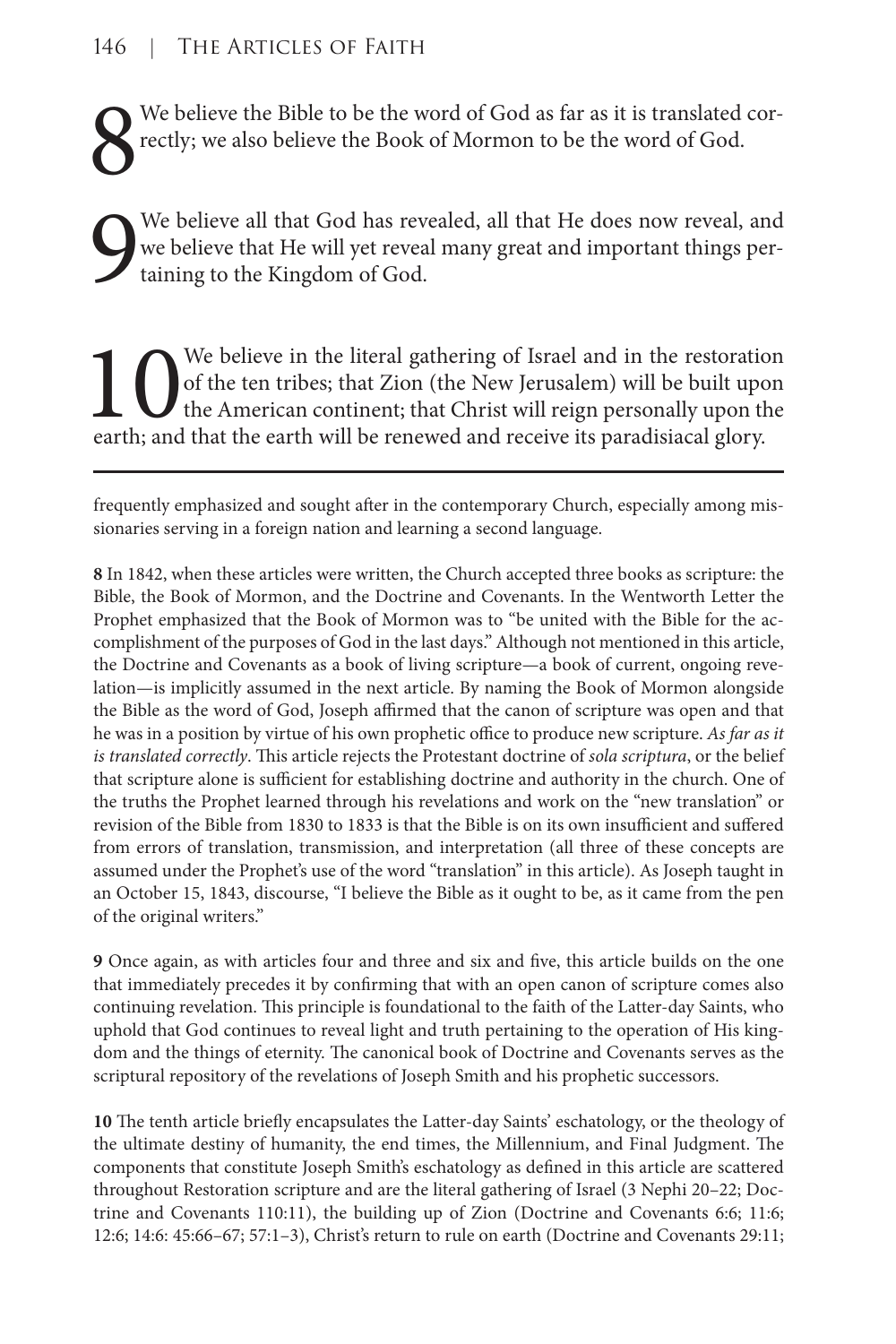We claim the privilege of worshiping Almighty God according to the dictates of our own conscience, and allow all men the same privilege, let them worship how, where, or what they may. the dictates of our own conscience, and allow all men the same privilege, let them worship how, where, or what they may.

We believe in being subject to kings, presidents, rulers, and magis-<br>trates, in obeying, honoring, and sustaining the law. trates, in obeying, honoring, and sustaining the law.

45:55–59; 101:22–34; 133:25, 42–52), and the regeneration of the earth into celestial glory (Doctrine and Covenants 29:23–25; 43:32; 77:1; 88:17–20; 130:8–11). *Glosses*. The *T&S* version of this article simply read, "Zion will be built upon this continent." The 1851 Pearl of Great Price printed in England adds the gloss "(American)" after the demonstrative article, probably to avoid confusing European readers. Orson Pratt dropped the gloss in the 1878 Salt Lake City edition. It was picked up again in the 1902 edition, where it was offset in brackets with the definite article ("[the American]"). The 1976 edition added "(the New Jerusalem)" after "Zion" and incorporated "(American)" into the text, so that the verse now reads, "That Zion (the New Jerusalem) will be built upon the American continent."

**11** Latter-day Saints greatly value religious freedom for all men and women. The urgency they have attached this universal right originates, in part, from their own history of persecution because of their faith. In 1841, the Nauvoo city council passed an ordinance declaring that "the Catholics, Presbyterians, Methodists, Baptists, Latter-day Saints, Quakers, Episcopalians Universalist Unitarians, Mahommedans [Muslims], and all other religious sects and denominations whatever, shall have free toleration and equal privileges in this city." Doctrine and Covenants 134:1–4 outlines the Saints' belief that one of the roles of government is to ensure the protection of religious freedom.

**12** In principle, Latter-day Saints affirm the importance of submitting to the law and being conscientious citizens of their respective nations. Doctrine and Covenants 134:5–8 outlines the Saints' belief on this point. However, historically there have been times when the Saints have practiced civil disobedience when they felt laws were unjustly encroaching on their rights. The most notable example of this was their opposition to the anti-polygamy laws enacted by the United States federal government in the late nineteenth century. These extraordinary exceptions, however, do not otherwise justify the flaunting of laws or government authority based on personal whim or preference.